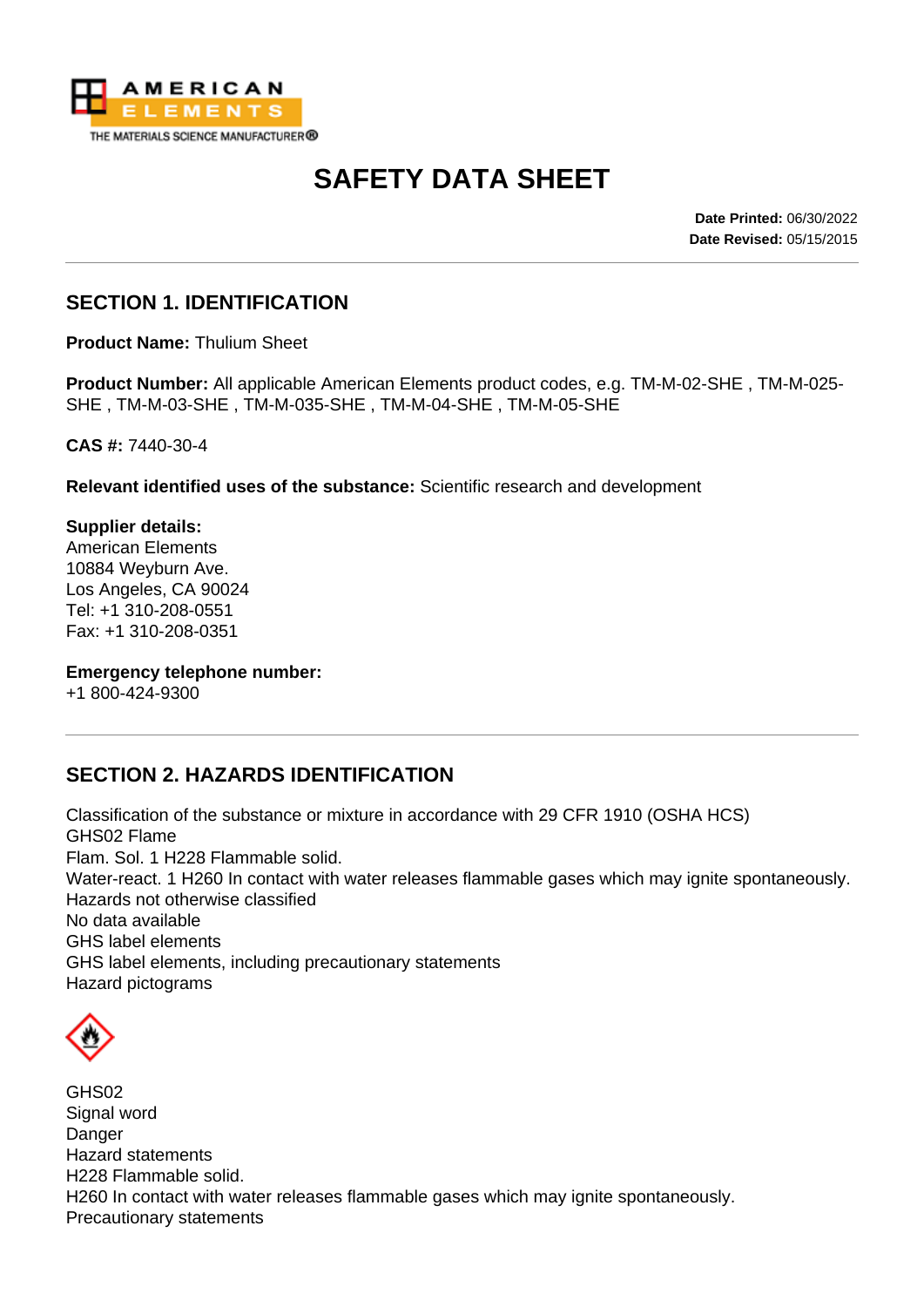P210 Keep away from heat/sparks/open flames/hot surfaces. No smoking. P231+P232 Handle under inert gas. Protect from moisture. P280 Wear protective gloves/protective clothing/eye protection/face protection. P370+P378 In case of fire: Use for extinction: Special powder for metal fires. P402+P404 Store in a dry place. Store in a closed container. P501 Dispose of contents/container in accordance with local/regional/ national/international regulations. WHMIS classification B4 - Flammable solid B6 - Reactive flammable material Classification system HMIS ratings (scale 0-4) (Hazardous Materials Identification System) HEALTH FIRE **REACTIVITY** 1 3  $\mathfrak{p}$ Health (acute effects)  $= 1$  $Flammability = 3$ Physical Hazard = 2 Other hazards Results of PBT and vPvB assessment PBT: N/A vPvB: N/A

#### **SECTION 3. COMPOSITION/INFORMATION ON INGREDIENTS**

**Substances** CAS No. / Substance Name: 7440-30-4 thulium Identification number(s): EC number: 231-140-2

#### **SECTION 4. FIRST AID MEASURES**

Description of first aid measures If inhaled: Supply patient with fresh air. If not breathing, provide artificial respiration. Keep patient warm. Seek immediate medical advice. In case of skin contact: Immediately wash with soap and water; rinse thoroughly. Seek immediate medical advice. In case of eye contact: Rinse opened eye for several minutes under running water. Consult a physician. If swallowed: Seek medical treatment.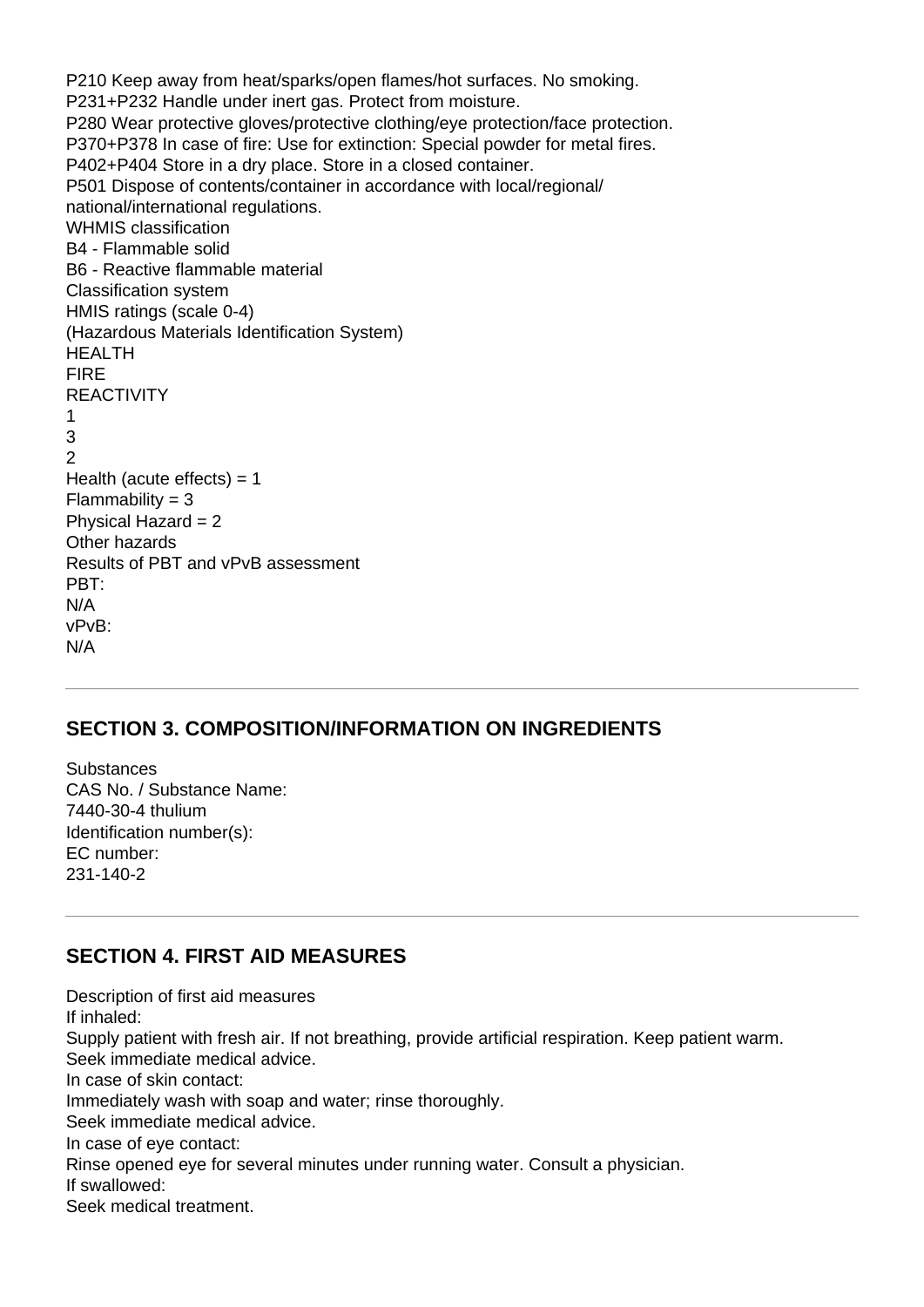Information for doctor Most important symptoms and effects, both acute and delayed No data available Indication of any immediate medical attention and special treatment needed No data available

## **SECTION 5. FIREFIGHTING MEASURES**

Extinguishing media Suitable extinguishing agents Special powder for metal fires. Do not use water. For safety reasons unsuitable extinguishing agents **Water** Special hazards arising from the substance or mixture If this product is involved in a fire, the following can be released: Metal oxide fume Advice for firefighters Protective equipment: Wear self-contained respirator. Wear fully protective impervious suit.

# **SECTION 6. ACCIDENTAL RELEASE MEASURES**

Personal precautions, protective equipment and emergency procedures Use personal protective equipment. Keep unprotected persons away. Ensure adequate ventilation Keep away from ignition sources Environmental precautions: Do not allow material to be released to the environment without official permits. Methods and materials for containment and cleanup: Keep away from ignition sources. Ensure adequate ventilation. Do not flush with water or aqueous cleansing agents Prevention of secondary hazards: Keep away from ignition sources. Reference to other sections See Section 7 for information on safe handling See Section 8 for information on personal protection equipment. See Section 13 for disposal information.

## **SECTION 7. HANDLING AND STORAGE**

**Handling** Precautions for safe handling Handle under dry protective gas. Keep container tightly sealed. Store in cool, dry place in tightly closed containers. Ensure good ventilation at the workplace. Information about protection against explosions and fires: Protect against electrostatic charges.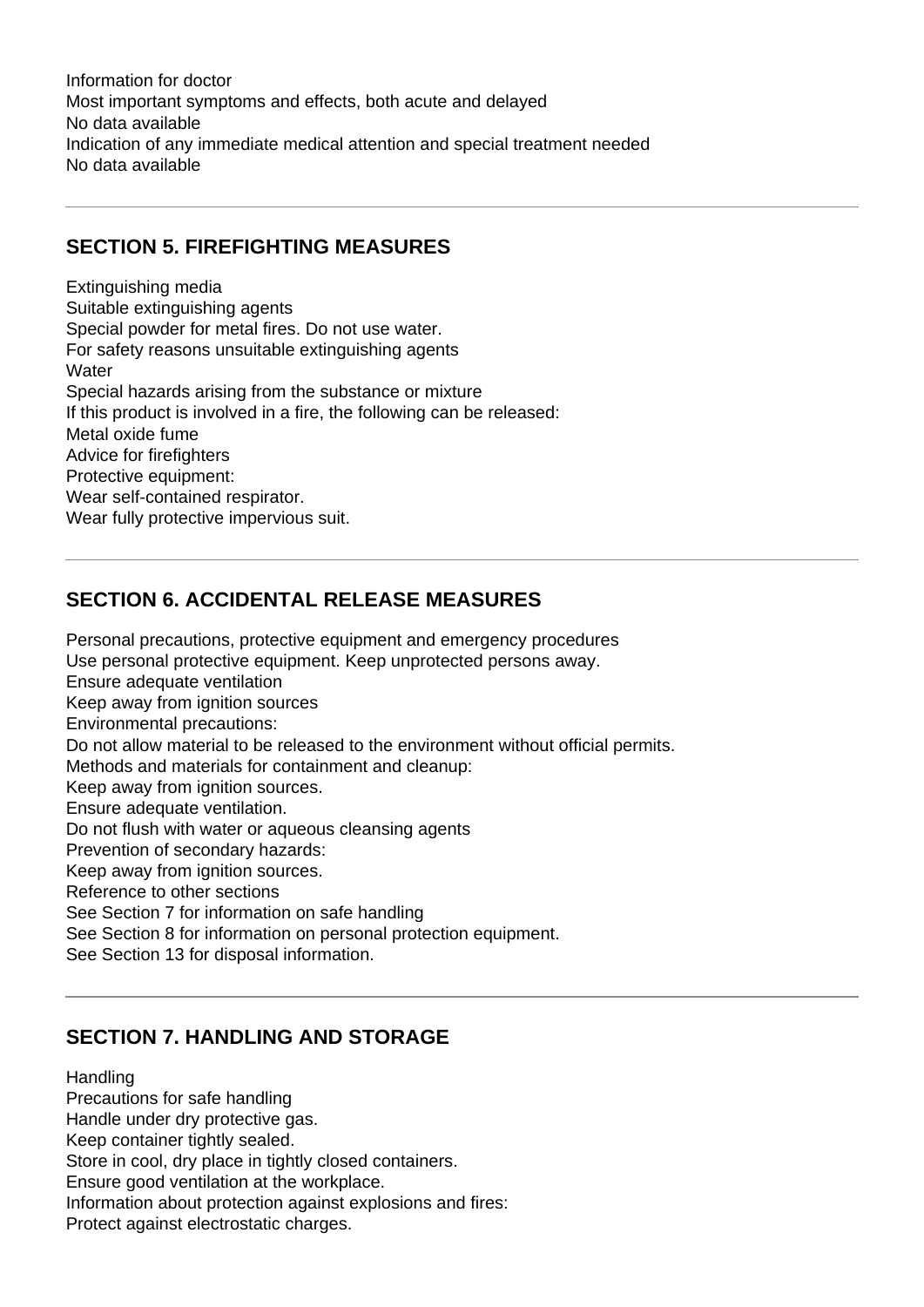Conditions for safe storage, including any incompatibilities Requirements to be met by storerooms and receptacles: Store in a cool location. Information about storage in one common storage facility: Store away from air. Store away from water/moisture. Do not store together with acids. Store away from oxidizing agents. Store away from halogens. Store away from acid chlorides. Further information about storage conditions: Store under dry inert gas. This product is moisture sensitive. This product is air sensitive. Keep container tightly sealed. Store in cool, dry conditions in well-sealed containers. Protect from humidity and water. Specific end use(s) No data available

# **SECTION 8. EXPOSURE CONTROLS/PERSONAL PROTECTION**

Additional information about design of technical systems: Properly operating chemical fume hood designed for hazardous chemicals and having an average face velocity of at least 100 feet per minute. Control parameters Components with limit values that require monitoring at the workplace: None. Additional information: No data Exposure controls Personal protective equipment Follow typical protective and hygienic practices for handling chemicals. Keep away from foodstuffs, beverages and feed. Remove all soiled and contaminated clothing immediately. Wash hands before breaks and at the end of work. Maintain an ergonomically appropriate working environment. Breathing equipment: Use suitable respirator when high concentrations are present. Protection of hands: Impervious gloves Inspect gloves prior to use. Suitability of gloves should be determined both by material and quality, the latter of which may vary by manufacturer. Penetration time of glove material (in minutes) No data available Eye protection: Safety glasses Full face protection Body protection: Protective work clothing.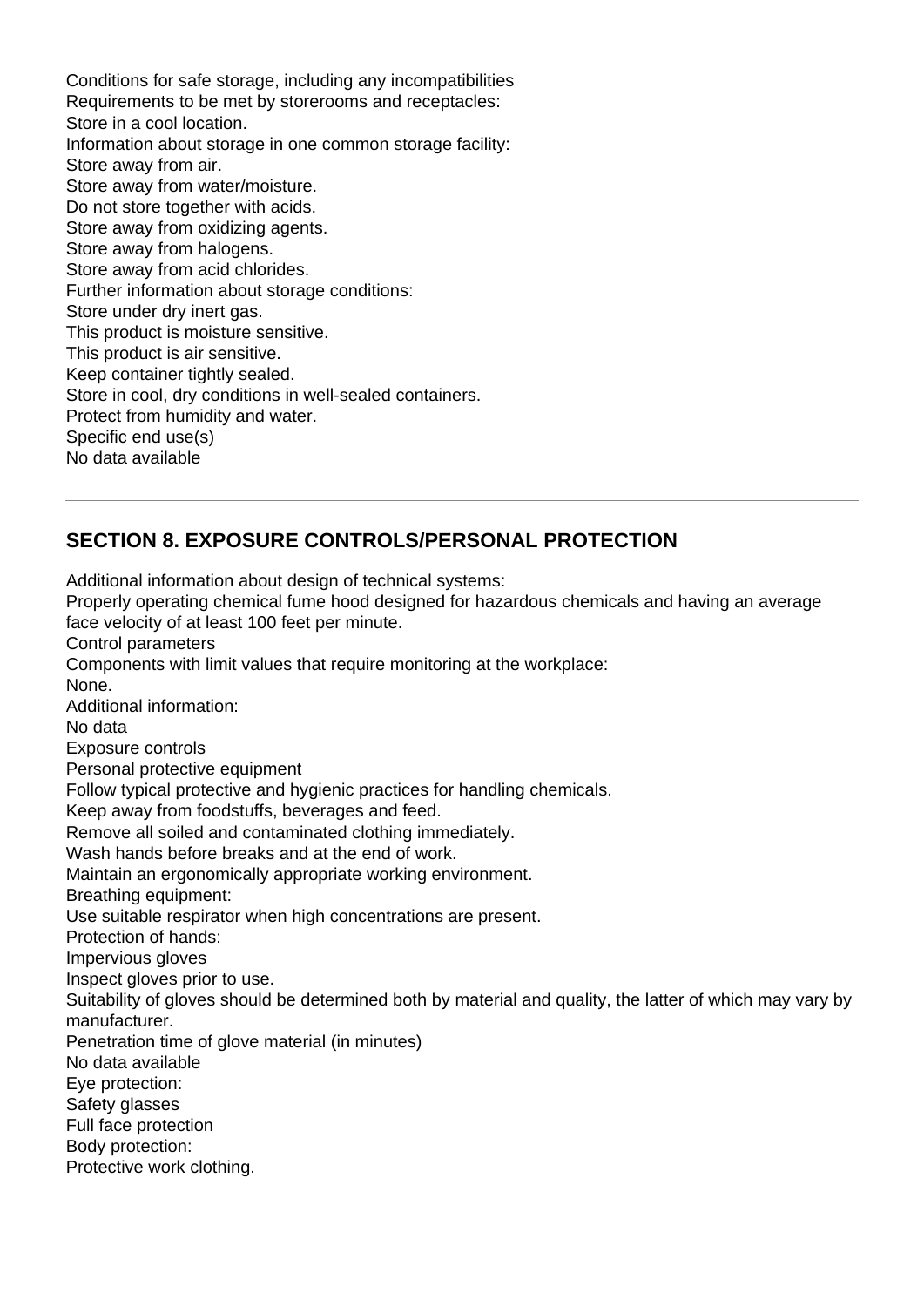#### **SECTION 9. PHYSICAL AND CHEMICAL PROPERTIES**

Information on basic physical and chemical properties Appearance: Form: Solid in various forms Color: Grey to silver Odor: Odorless Odor threshold: No data available. pH: N/A Melting point/Melting range: 1545 °C (2813 °F) Boiling point/Boiling range: 1725 °C (3137 °F) Sublimation temperature / start: No data available Flammability (solid, gas) Highly flammable. Contact with water liberates extremely flammable gases. Ignition temperature: No data available Decomposition temperature: No data available Autoignition: No data available. Danger of explosion: No data available. Explosion limits: Lower: No data available Upper: No data available Vapor pressure: N/A Density at 20 °C (68 °F): 9.32 g/cm<sup>3</sup> (77.775 lbs/gal) Relative density No data available. Vapor density N/A Evaporation rate N/A Solubility in Water  $(H<sub>2</sub>O)$ : Contact with water releases flammable gases Partition coefficient (n-octanol/water): No data available. Viscosity: Dynamic: N/A Kinematic: N/A Other information No data available

## **SECTION 10. STABILITY AND REACTIVITY**

**Reactivity** In contact with water releases flammable gases which may ignite spontaneously. Chemical stability Stable under recommended storage conditions. Thermal decomposition / conditions to be avoided: Decomposition will not occur if used and stored according to specifications. Possibility of hazardous reactions Reacts with strong oxidizing agents Contact with water releases flammable gases Conditions to avoid No data available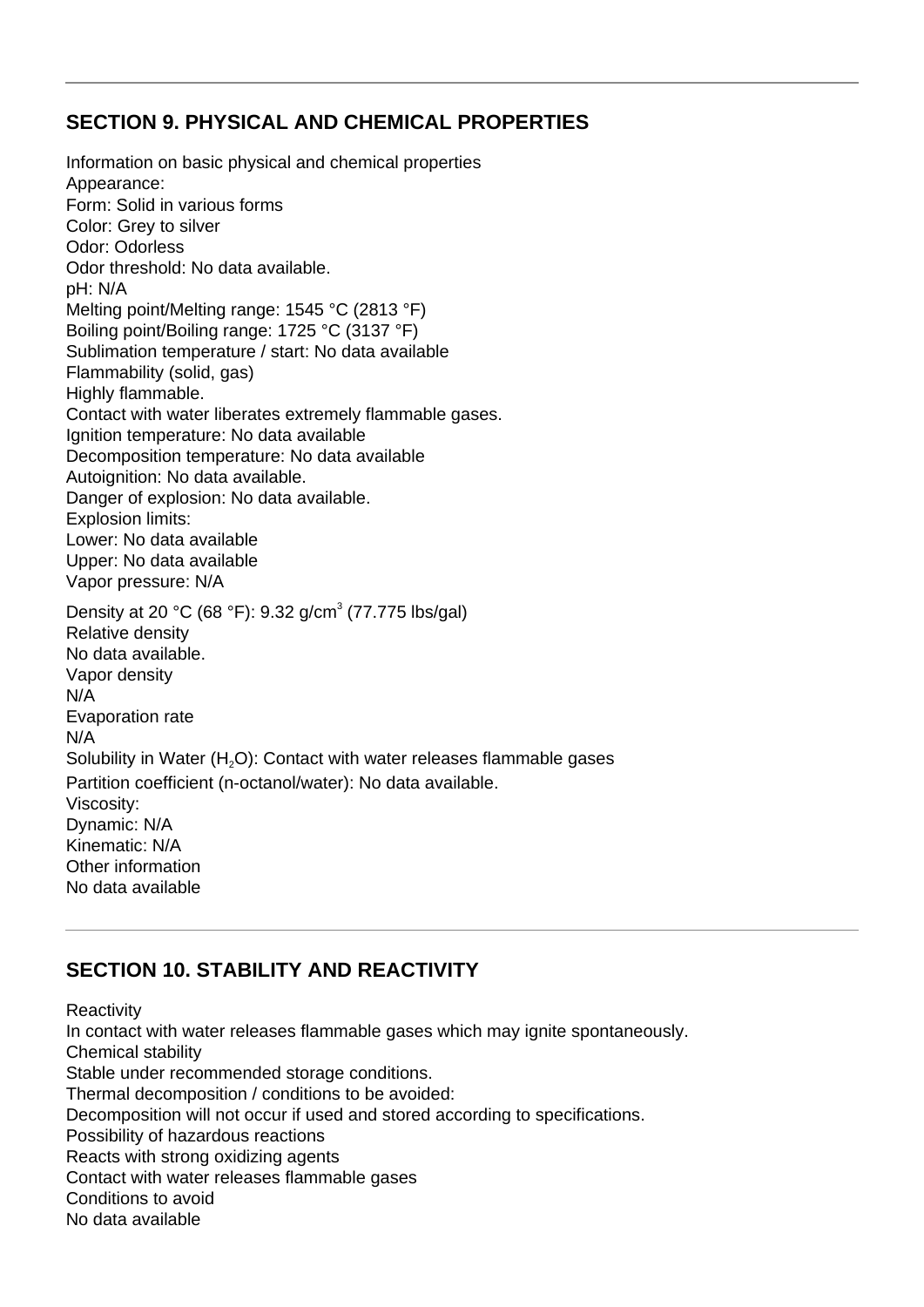Incompatible materials: Acids Oxidizing agents Air **Halogens** Acid chlorides Water/moisture Hazardous decomposition products: Metal oxide fume

## **SECTION 11. TOXICOLOGICAL INFORMATION**

Information on toxicological effects Acute toxicity: No effects known. LD/LC50 values that are relevant for classification: No data Skin irritation or corrosion: May cause irritation Eye irritation or corrosion: May cause irritation Sensitization: No sensitizing effects known. Germ cell mutagenicity: No effects known. Carcinogenicity: No classification data on carcinogenic properties of this material is available from the EPA, IARC, NTP, OSHA or ACGIH. Reproductive toxicity: No effects known. Specific target organ system toxicity - repeated exposure: No effects known. Specific target organ system toxicity - single exposure: No effects known. Aspiration hazard: No effects known. Subacute to chronic toxicity: No effects known. Additional toxicological information: To the best of our knowledge the acute and chronic toxicity of this substance is not fully known.

#### **SECTION 12. ECOLOGICAL INFORMATION**

**Toxicity** Aquatic toxicity: No data available Persistence and degradability No data available Bioaccumulative potential No data available Mobility in soil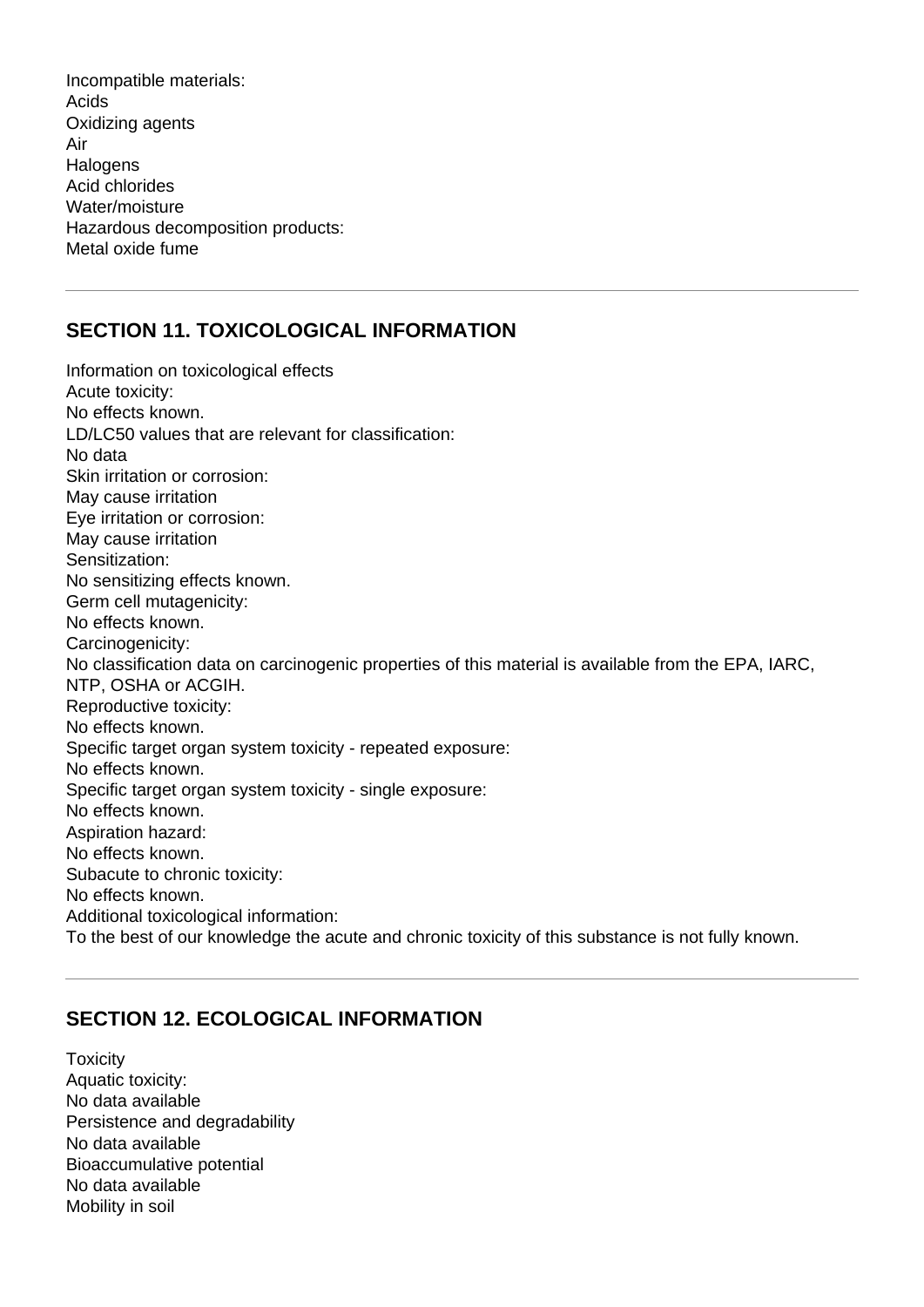No data available Additional ecological information: Do not allow material to be released to the environment without official permits. Do not allow undiluted product or large quantities to reach groundwater, water courses, or sewage systems. Avoid transfer into the environment. Results of PBT and vPvB assessment PBT: N/A vPvB: N/A Other adverse effects No data available

#### **SECTION 13. DISPOSAL CONSIDERATIONS**

Waste treatment methods Recommendation Consult official regulations to ensure proper disposal. Uncleaned packagings: Recommendation: Disposal must be made according to official regulations.

#### **SECTION 14. TRANSPORT INFORMATION**

UN-Number DOT, IMDG, IATA UN3178 UN proper shipping name DOT Flammable solid, inorganic, n.o.s. IMDG, IATA FLAMMABLE SOLID, INORGANIC, N.O.S. (thulium) Transport hazard class(es) DOT **Class** 4.1 Flammable solids, self-reactive substances and solid desensitised explosives. Label 4.1 Class 4.1 (F3) Flammable solids, self-reactive substances and solid desensitised explosives Label 4.1 IMDG, IATA Class 4.1 Flammable solids, self-reactive substances and solid desensitised explosives. Label 4.1 Packing group DOT, IMDG, IATA II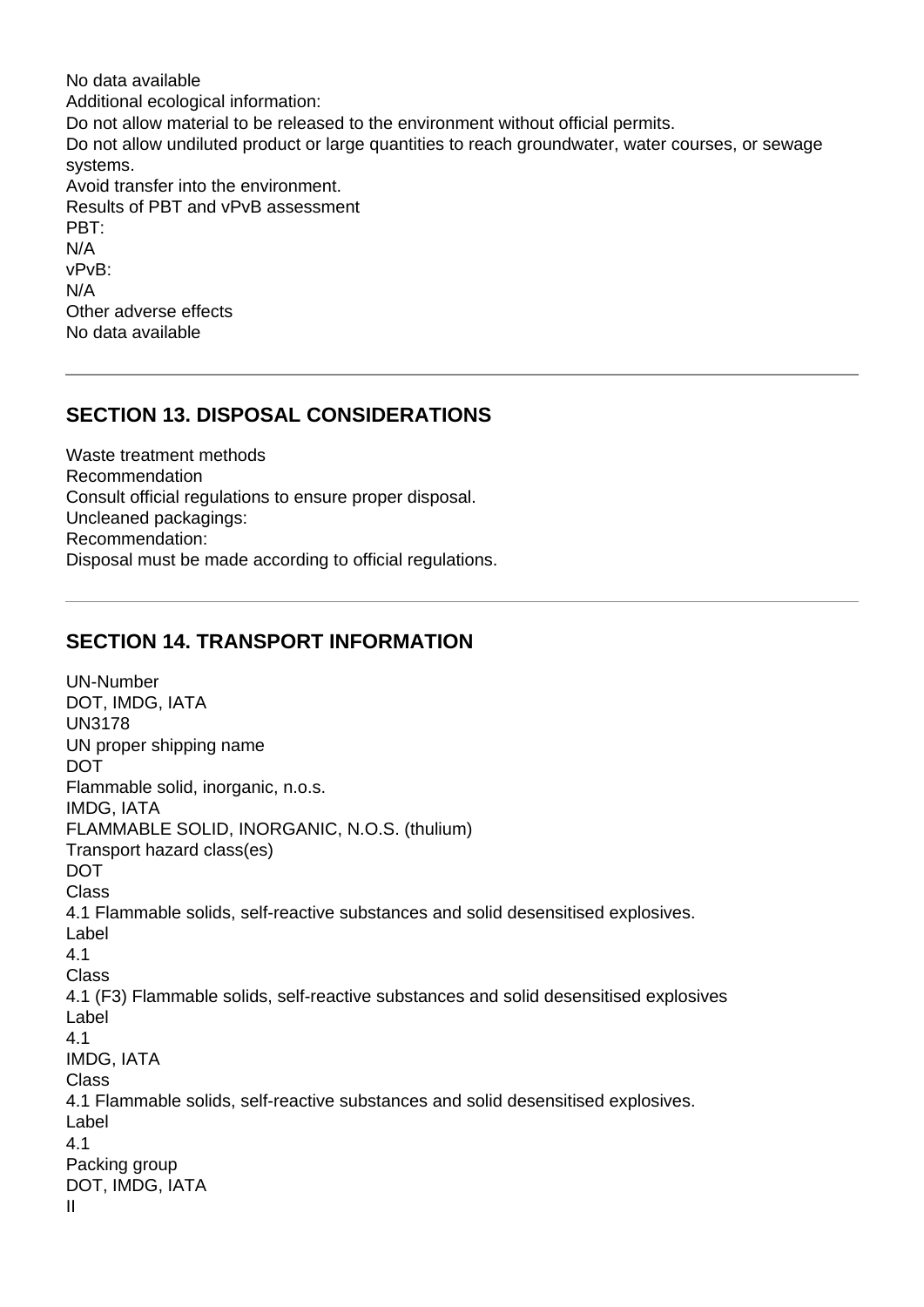Environmental hazards: N/A Special precautions for user Warning: Flammable solids, self-reactive substances and solid desensitised explosives Transport in bulk according to Annex II of MARPOL73/78 and the IBC Code N/A Transport/Additional information: DOT Marine Pollutant (DOT): No UN "Model Regulation": UN3178, Flammable solid, inorganic, n.o.s., 4.1, II

## **SECTION 15. REGULATORY INFORMATION**

Safety, health and environmental regulations/legislation specific for the substance or mixture GHS GHS label elements, including precautionary statements Hazard pictograms GHS02 Signal word **Danger** Hazard statements H228 Flammable solid. H260 In contact with water releases flammable gases which may ignite spontaneously. Precautionary statements P210 Keep away from heat/sparks/open flames/hot surfaces. No smoking. P231+P232 Handle under inert gas. Protect from moisture. P280 Wear protective gloves/protective clothing/eye protection/face protection. P370+P378 In case of fire: Use for extinction: Special powder for metal fires. P402+P404 Store in a dry place. Store in a closed container. P501 Dispose of contents/container in accordance with local/regional/ national/international regulations. National regulations All components of this product are listed in the U.S. Environmental Protection Agency Toxic Substances Control Act Chemical substance Inventory. All components of this product are listed on the Canadian Domestic Substances List (DSL). SARA Section 313 (specific toxic chemical listings) Substance is not listed. California Proposition 65 Prop 65 - Chemicals known to cause cancer Substance is not listed. Prop 65 - Developmental toxicity Substance is not listed. Prop 65 - Developmental toxicity, female Substance is not listed. Prop 65 - Developmental toxicity, male Substance is not listed. Information about limitation of use: For use only by technically qualified individuals. Other regulations, limitations and prohibitive regulations Substance of Very High Concern (SVHC) according to the REACH Regulations (EC) No. 1907/2006. Substance is not listed. The conditions of restrictions according to Article 67 and Annex XVII of the Regulation (EC) No